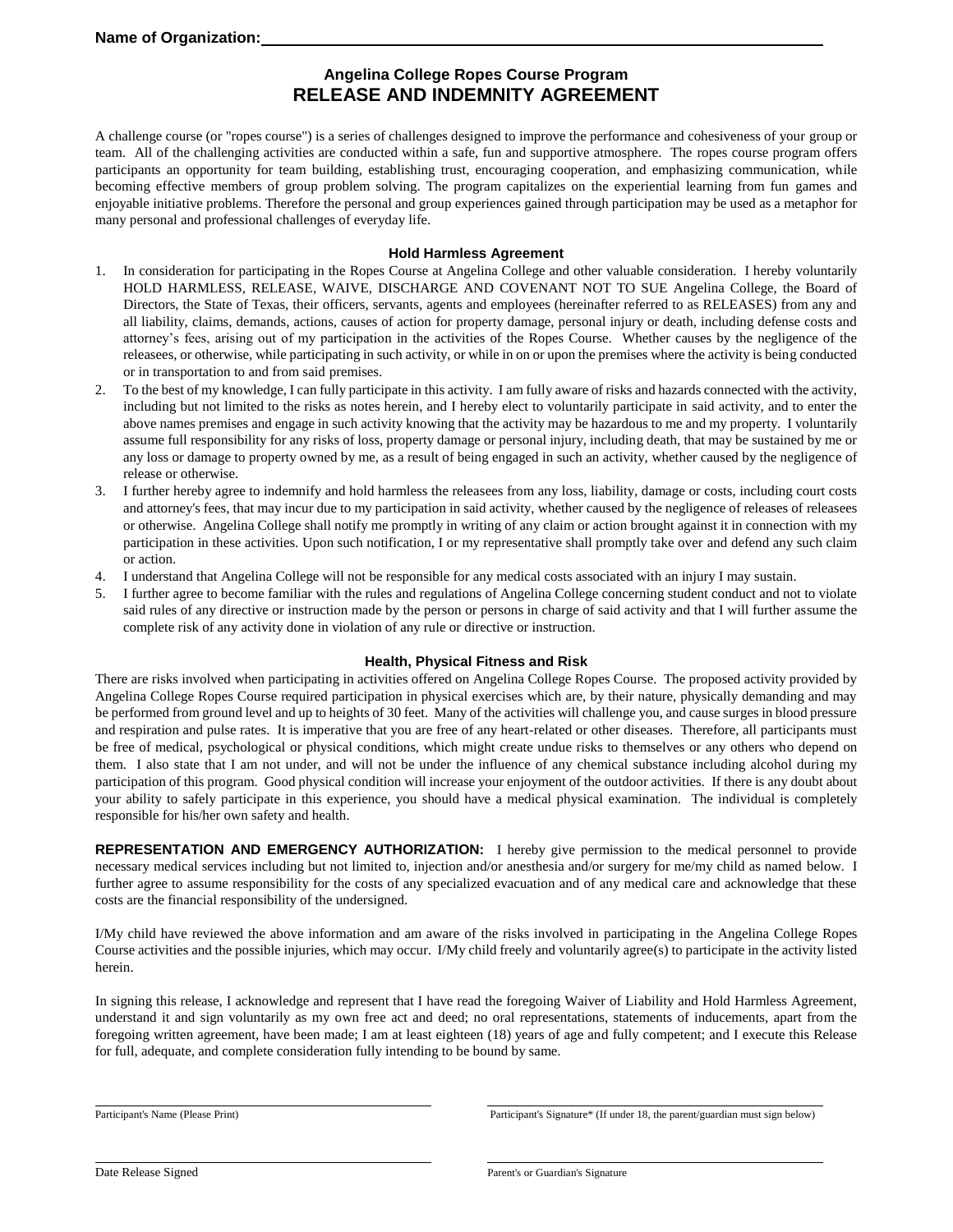### **Angelina College Ropes Course HEALTH STATEMENT**

|                                                                                     |  | in the experience, you should have a physical examination.  | The proposed activity provided by the Angelina College Ropes Course, requires participation in physical exercises, which are, by their nature, physically<br>demanding. Many of the activities will challenge you, and cause surges in blood pressure and pulse rates. It is imperative that you are free of any heart<br>related or other diseases. Therefore, all participants must be free of medical or physical conditions, which might create undue risk to themselves or any others<br>who depend on them. Good physical condition will increase your enjoyment of the outdoor activities. If there is any doubt about your ability to safely participate |             |             |                          |                        |                                                                                                                                                                                          |  |
|-------------------------------------------------------------------------------------|--|-------------------------------------------------------------|------------------------------------------------------------------------------------------------------------------------------------------------------------------------------------------------------------------------------------------------------------------------------------------------------------------------------------------------------------------------------------------------------------------------------------------------------------------------------------------------------------------------------------------------------------------------------------------------------------------------------------------------------------------|-------------|-------------|--------------------------|------------------------|------------------------------------------------------------------------------------------------------------------------------------------------------------------------------------------|--|
|                                                                                     |  |                                                             | Participant Name: 1988 and 2008 and 2008 and 2008 and 2008 and 2008 and 2008 and 2008 and 2008 and 2008 and 20                                                                                                                                                                                                                                                                                                                                                                                                                                                                                                                                                   |             |             |                          |                        |                                                                                                                                                                                          |  |
|                                                                                     |  | Male $\Box$ Female $\Box$ Age: $\Box$                       |                                                                                                                                                                                                                                                                                                                                                                                                                                                                                                                                                                                                                                                                  |             |             |                          |                        |                                                                                                                                                                                          |  |
|                                                                                     |  |                                                             |                                                                                                                                                                                                                                                                                                                                                                                                                                                                                                                                                                                                                                                                  |             |             |                          |                        |                                                                                                                                                                                          |  |
|                                                                                     |  |                                                             |                                                                                                                                                                                                                                                                                                                                                                                                                                                                                                                                                                                                                                                                  |             |             |                          |                        |                                                                                                                                                                                          |  |
| Work Phone: Cell Phone: Cell Phone: Cell Phone:                                     |  |                                                             |                                                                                                                                                                                                                                                                                                                                                                                                                                                                                                                                                                                                                                                                  |             |             |                          |                        |                                                                                                                                                                                          |  |
|                                                                                     |  |                                                             |                                                                                                                                                                                                                                                                                                                                                                                                                                                                                                                                                                                                                                                                  |             |             |                          |                        |                                                                                                                                                                                          |  |
|                                                                                     |  |                                                             |                                                                                                                                                                                                                                                                                                                                                                                                                                                                                                                                                                                                                                                                  |             |             |                          |                        |                                                                                                                                                                                          |  |
|                                                                                     |  |                                                             | Where will this person be during the time you will be on the course? (if at work, please provide name of business)                                                                                                                                                                                                                                                                                                                                                                                                                                                                                                                                               |             |             |                          |                        |                                                                                                                                                                                          |  |
|                                                                                     |  |                                                             |                                                                                                                                                                                                                                                                                                                                                                                                                                                                                                                                                                                                                                                                  |             |             |                          |                        |                                                                                                                                                                                          |  |
|                                                                                     |  |                                                             | <b>HEALTH HISTORY:</b> (Circle the appropriate answer and explain any YES answers)                                                                                                                                                                                                                                                                                                                                                                                                                                                                                                                                                                               |             |             |                          |                        | safe.                                                                                                                                                                                    |  |
| Have you had or do you currently have any heart problems (dates)?                   |  |                                                             |                                                                                                                                                                                                                                                                                                                                                                                                                                                                                                                                                                                                                                                                  |             |             | <b>YES</b>               | NO                     | allow the facilitator to share said<br>of keeping me                                                                                                                                     |  |
|                                                                                     |  | Do you frequently suffer from pains in your chest?          |                                                                                                                                                                                                                                                                                                                                                                                                                                                                                                                                                                                                                                                                  |             |             | <b>YES</b>               | <b>NO</b>              |                                                                                                                                                                                          |  |
|                                                                                     |  | Do you often feel faint or have spells of severe dizziness? |                                                                                                                                                                                                                                                                                                                                                                                                                                                                                                                                                                                                                                                                  |             |             | <b>YES</b>               | NO.                    |                                                                                                                                                                                          |  |
|                                                                                     |  |                                                             | Has a doctor ever told you that you have high blood pressure?<br>(Note: If you have had any heart related problems or answered YES to any of the above questions you will need to have<br>a release from a physician in order to go through a high elements training.)                                                                                                                                                                                                                                                                                                                                                                                           |             |             | <b>YES</b>               | <b>NO</b>              | AC STAFF ONLY: I have discussed my health issues with a trained<br>purpose of ke<br>ant signature:<br>following conditions are my consent to<br>on the course for the sole purpose of ke |  |
| Are you a smoker?                                                                   |  |                                                             |                                                                                                                                                                                                                                                                                                                                                                                                                                                                                                                                                                                                                                                                  |             |             | <b>YES</b>               | NO.                    | the sole purp<br>Participant s                                                                                                                                                           |  |
| Do you have arthritis, joint or back problems that might be aggravated by exercise? |  |                                                             |                                                                                                                                                                                                                                                                                                                                                                                                                                                                                                                                                                                                                                                                  |             |             | <b>YES</b>               | NO.                    |                                                                                                                                                                                          |  |
|                                                                                     |  | Have you had any operations or serious injuries (dates)?    | Do you have any disabilities or chronic recurring illnesses or communicable diseases?                                                                                                                                                                                                                                                                                                                                                                                                                                                                                                                                                                            |             |             | <b>YES</b><br><b>YES</b> | NO<br><b>NO</b>        |                                                                                                                                                                                          |  |
|                                                                                     |  |                                                             |                                                                                                                                                                                                                                                                                                                                                                                                                                                                                                                                                                                                                                                                  |             |             |                          |                        |                                                                                                                                                                                          |  |
|                                                                                     |  |                                                             | Are there any activities to be limited/discouraged by physician's advice?                                                                                                                                                                                                                                                                                                                                                                                                                                                                                                                                                                                        |             |             | <b>YES</b>               | <b>NO</b>              |                                                                                                                                                                                          |  |
| Do you have Epilepsy?                                                               |  |                                                             |                                                                                                                                                                                                                                                                                                                                                                                                                                                                                                                                                                                                                                                                  |             |             | <b>YES</b>               | NO.                    |                                                                                                                                                                                          |  |
| Do you have Diabetes?                                                               |  |                                                             |                                                                                                                                                                                                                                                                                                                                                                                                                                                                                                                                                                                                                                                                  |             |             | <b>YES</b><br><b>YES</b> | <b>NO</b><br><b>NO</b> |                                                                                                                                                                                          |  |
|                                                                                     |  |                                                             | Are you allergic to any medicines, insects or pollen? (Circle all that apply $\&$ identify where necessary)<br>Do you have asthma? If so, how often do you use an inhaler?                                                                                                                                                                                                                                                                                                                                                                                                                                                                                       |             |             | <b>YES</b>               | <b>NO</b>              |                                                                                                                                                                                          |  |
|                                                                                     |  |                                                             | Are you currently pregnant? If so, how many months?                                                                                                                                                                                                                                                                                                                                                                                                                                                                                                                                                                                                              |             |             | <b>YES</b>               | <b>NO</b>              | $\sum_{i=1}^{n} \alpha_i$<br>ίù.                                                                                                                                                         |  |
|                                                                                     |  |                                                             | Are you currently sick and/or using a medication that's not listed above?                                                                                                                                                                                                                                                                                                                                                                                                                                                                                                                                                                                        |             |             | <b>YES</b>               | <b>NO</b>              |                                                                                                                                                                                          |  |
|                                                                                     |  | Do you carry family medical/hospital insurance?             |                                                                                                                                                                                                                                                                                                                                                                                                                                                                                                                                                                                                                                                                  |             |             | <b>YES</b>               | <b>NO</b>              |                                                                                                                                                                                          |  |
| Carrier:                                                                            |  |                                                             | Policy #:                                                                                                                                                                                                                                                                                                                                                                                                                                                                                                                                                                                                                                                        |             |             |                          |                        |                                                                                                                                                                                          |  |
|                                                                                     |  |                                                             | Suggestions or health related information for the Angelina College Ropes Course:                                                                                                                                                                                                                                                                                                                                                                                                                                                                                                                                                                                 |             |             |                          |                        |                                                                                                                                                                                          |  |
| General Health Statement (check one):                                               |  |                                                             | Good $\Box$<br>Excellent $\square$                                                                                                                                                                                                                                                                                                                                                                                                                                                                                                                                                                                                                               | Fair $\Box$ | Poor $\Box$ |                          |                        |                                                                                                                                                                                          |  |
|                                                                                     |  | <b>Presentation and Emergency Authorization:</b>            | This health history is correct so far as I know and I believe that my health is satisfactory to participate in ropes course activities.                                                                                                                                                                                                                                                                                                                                                                                                                                                                                                                          |             |             |                          |                        | TO BE COMPLETED WITH AN<br>facilitator. My initials beside the<br>condition with other participants<br>Staff signature:                                                                  |  |
| be my responsibility.                                                               |  |                                                             | Permission to Provide Necessary Treatment or Emergency Care<br>I hereby give permission to the medical personnel selected by the ropes course staff to order X-rays, routine tests, treatment to release<br>any records necessary for insurance purposes; and to provide or arrange necessary related transportation for me/or my child. In the<br>event I cannot be reached in an emergency, I hereby give permission to the physician selected by the ropes course staff to secure and<br>administer treatment, including hospitalization, for the person named above with the understanding that the cost of any treatment will                               |             |             |                          |                        |                                                                                                                                                                                          |  |

| <b>Signature of Participant:</b>     | Date: |  |  |
|--------------------------------------|-------|--|--|
| <b>Signature of Parent/Guardian:</b> | Date: |  |  |
| (If participant is under 18)         |       |  |  |
| Witness:                             | Date: |  |  |
| .                                    |       |  |  |

This only verifies that the person who completed this form is indeed the person to whom this form is in reference.